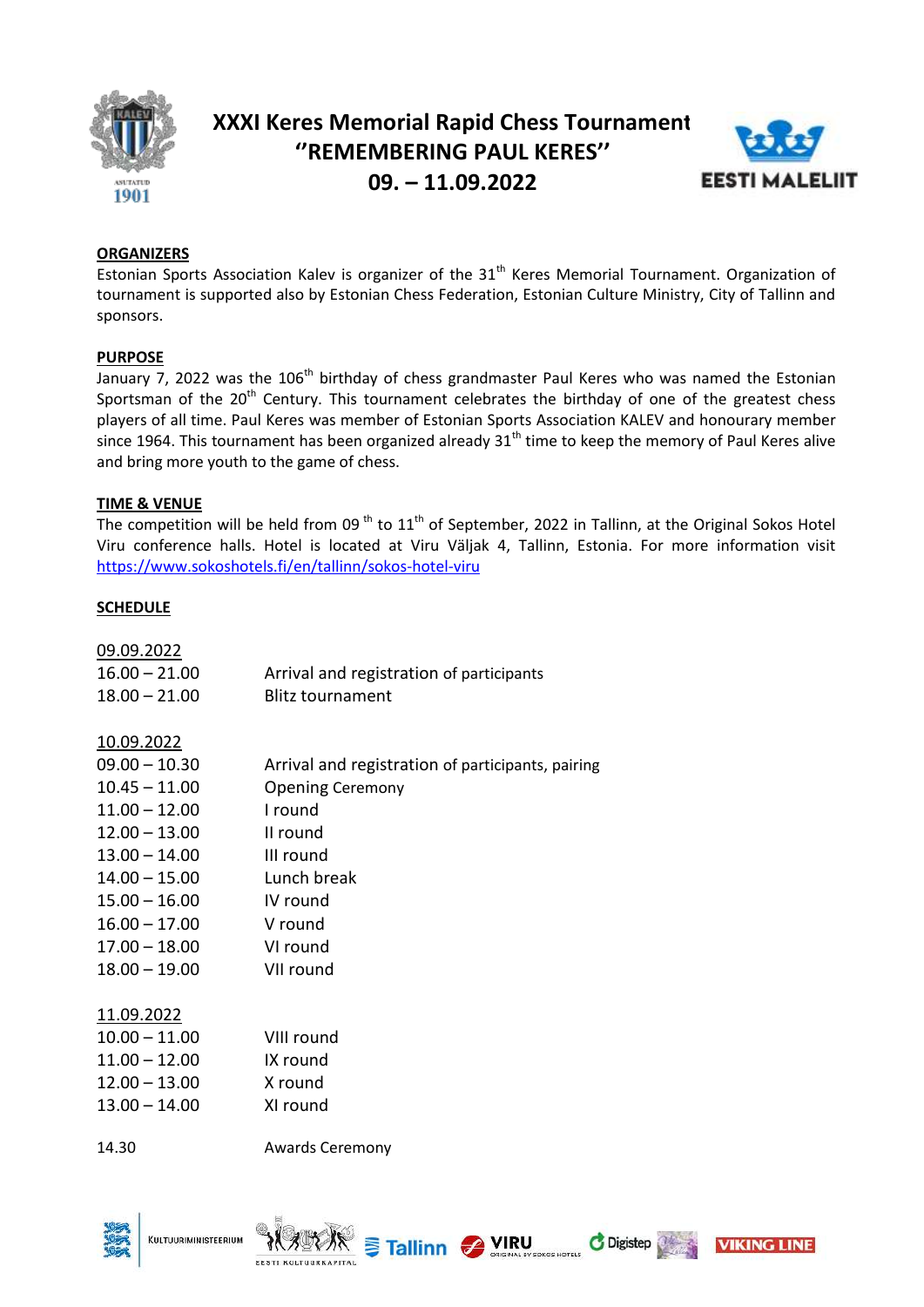# **SYSTEM AND RATE OF PLAY**

The tournament will be played in 11-round Swiss system, in accordance with the FIDE Laws of Chess. The rate of play will be 15 + 15 minutes for the entire game with an increment of 5 seconds starting from move one. Zero tolerance will not be used. Organizers reserve the right to check the players in accordance with FIDE Anti-cheating guidelines.

#### **REGISTRATION**

The competition is open to all players who have registered and have paid the participation fee to the bank account of Estonian Sports Association Kalev SEB Pank; Account number EE641010022002657005, SWIFT code EEUHEE2X; Swedbank; Account number EE252200221001173980, SWIFT code HABAEE2X;

LHV Pank; Account number EE247700771000738096, SWIFT code LHVBEE22; COOP Pank; Account number EE154204278617763102, SWIFT code EKRDEE22. Recipient Name: Eesti Spordiselts Kalev (Estonian Sports Association Kalev) Explanation: Keres 2022 and the participant's name.

The participation fee can also be paid by 2.September 2022 at the office of the Estonian Sports Association Kalev, located in Staadioni 3, 2nd floor, room 204.

**On early registration and payment by August, 23 we apply 20% discount** for seniors (born 1962 or earlier) and youth (born 2004 or later), and 10% discount for all other participants. **Starting from August, 24 applies regular participation fee.**

The participation fee is based on the FIDE rapid rating (if a player does not have the rapid rating, FIDE standard rating will be used).

# **PARTICIPATION FEE**

| <b>Blitz tournament</b> |           |  |
|-------------------------|-----------|--|
| Participation fee       | 10 euros; |  |
| GM                      | Free      |  |
| No discounts apply.     |           |  |

#### **Rapid tournament**

| rating up to 1799 | 45 euros; |
|-------------------|-----------|
| 1800 - 1999       | 40 euros; |
| $2000 - 2299$     | 35 euros; |
| 2300 - 2499       | 30 euros; |
| GM/WGM            | Free      |

Participants will be registered in tournament's list after the payment is confirmed.

#### **TIE-BREAKS**

- 1) M-Buchholtz with the lowest scoring opponent's score discarded;
- 2) Buchholtz with the 2 lowest scoring opponents' scores discarded;
- 3) Direct Encounter.

#### **PRIZES**

All players will compete for the general prize fund of 10 000 euros.